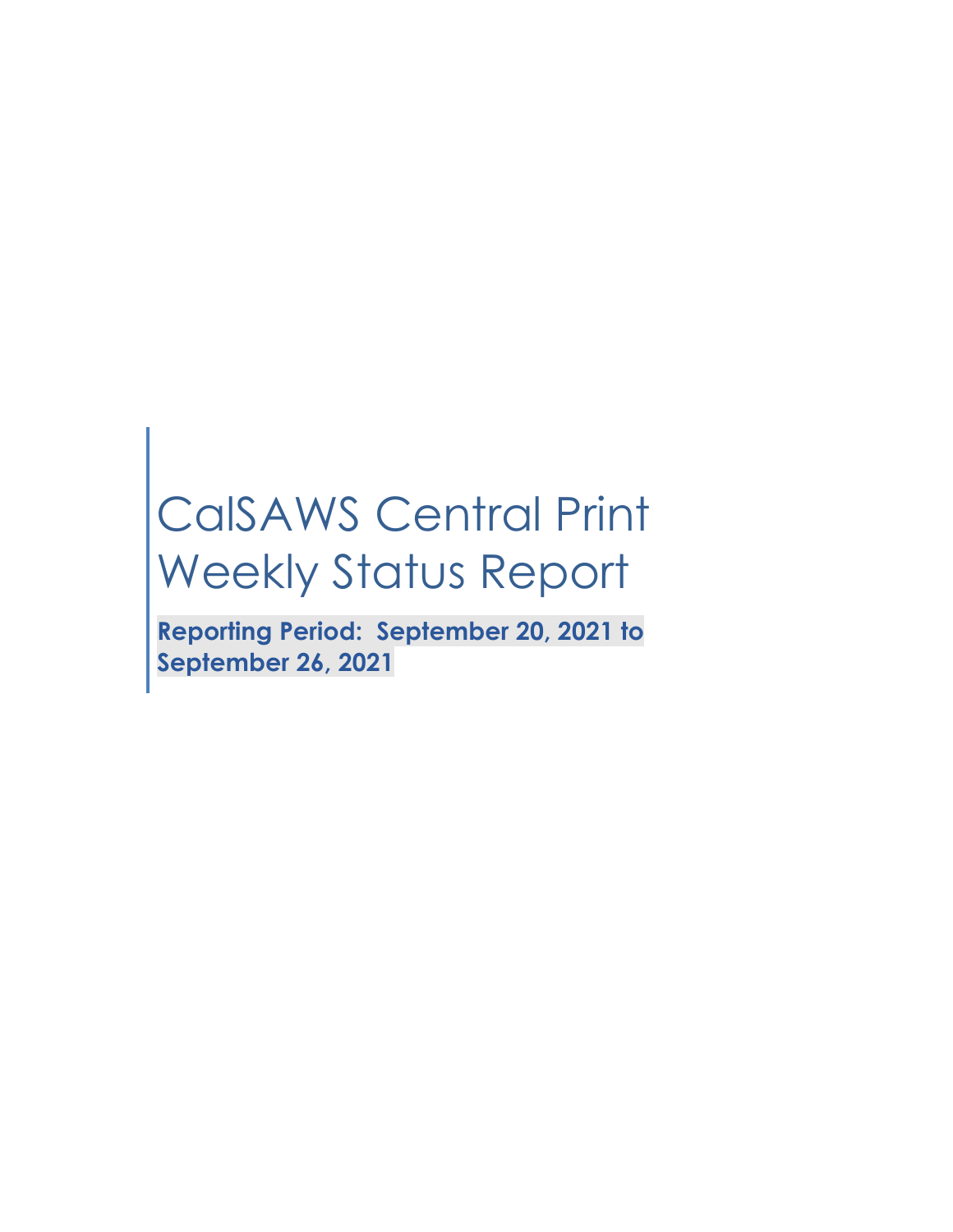Weekly Status Report, September 27, 2021 Period: September 20, 2021 to September 26, 2021

# **Table of Contents**

| 1.1 |  |
|-----|--|
| 1.2 |  |
| 1.3 |  |
| 1.4 |  |
| 1.5 |  |
| 1.6 |  |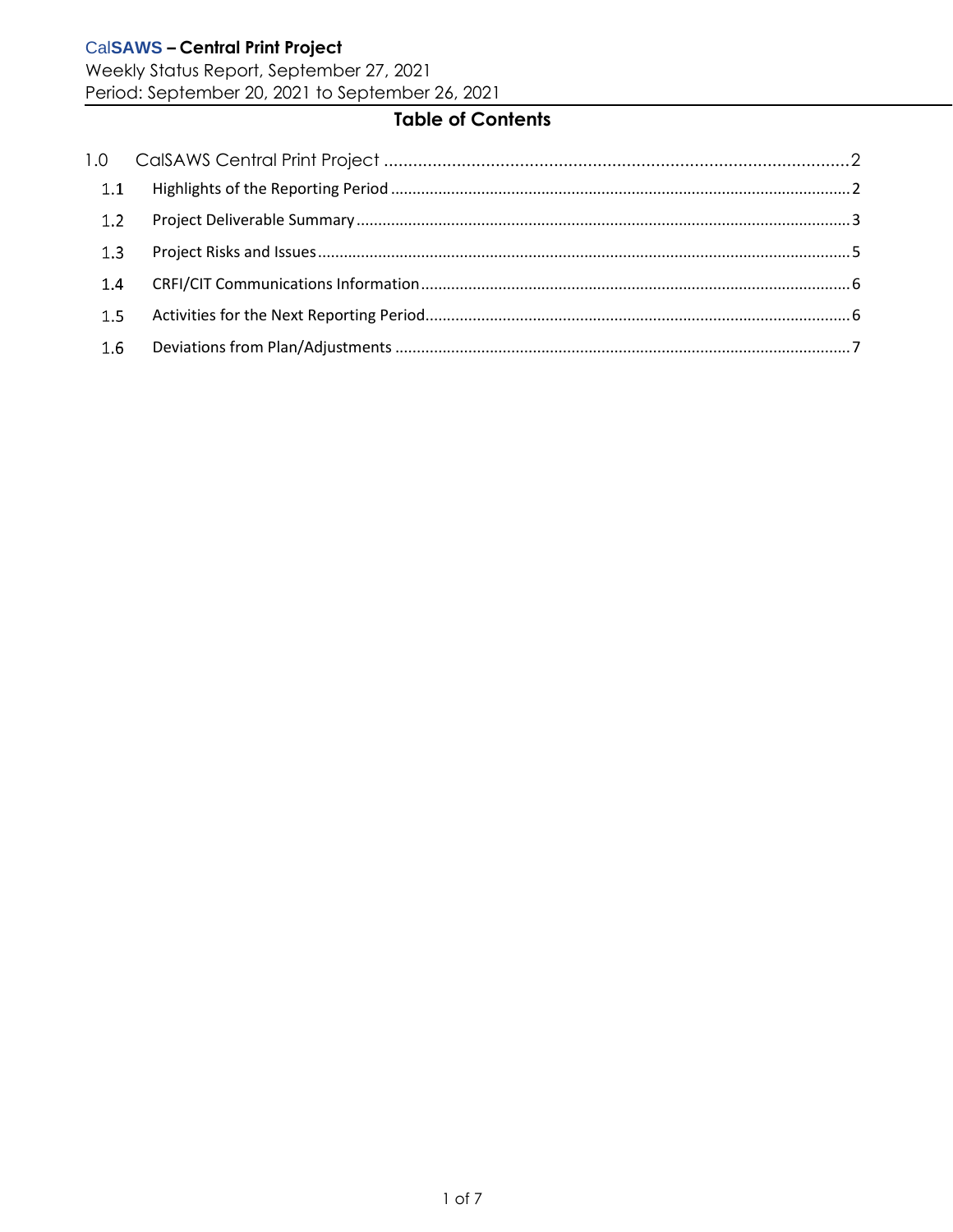Weekly Status Report, September 27, 2021 Period: September 20, 2021 to September 26, 2021

# <span id="page-2-0"></span>**1.0 CalSAWS Central Print Project**

#### <span id="page-2-1"></span> $1.1$ **Highlights of the Reporting Period**

#### **Project Management**

► Continued updates to project work plan.

## **Project Gantt**



#### **Requirements Verification**

► Requirements for Phase 1 (LA) and Phase 2 (C-IV) are complete.

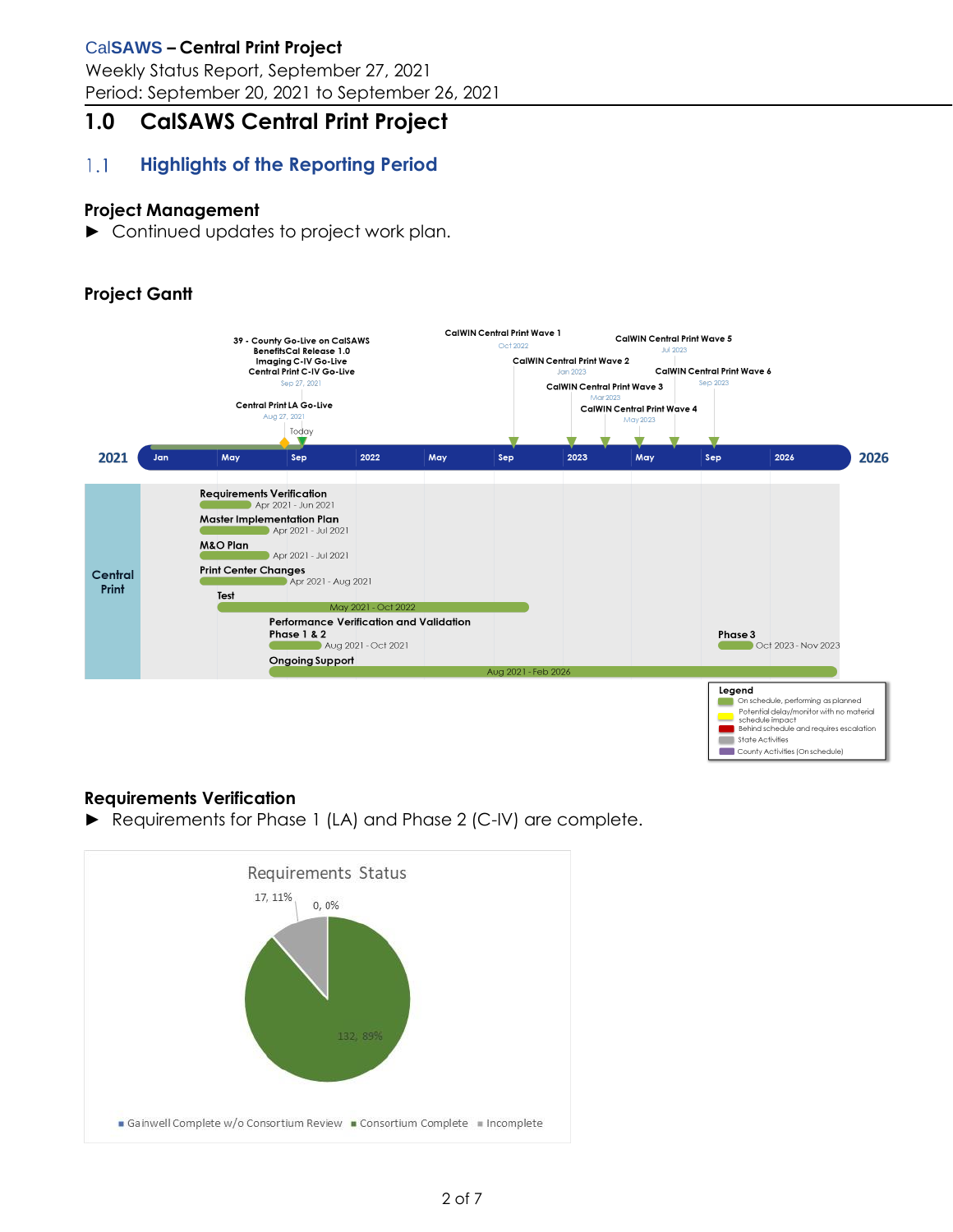#### **Master Implementation Plan**

- ► Continued work on materials inventory management.
- ► Continued Phase I PV&V monitoring.
- ► Continued to follow up with C-IV Counties who have not funded postage.
- ► Submitted Phase 2 Performance and Load Test Results document.
- ► Participated in the C-IV cutover Greenlight meeting.
- ► Began Phase 2 cutover.

#### **Changes to Existing Print Centers**

 $\blacktriangleright$  N/A

#### **Establishment of the SoCal Print Center**

 $\blacktriangleright$  N/A

#### **Interface and File Considerations with CalSAWS**

 $\blacktriangleright$  N/A

#### **Fulfillment Platform Configuration**

- ► Completed loading C-IV County specific configurations.
- ► Completed Central Print Portal C-IV user training webinars.

#### **Maintenance and Operations Plan**

► Continued ongoing operations for Los Angeles County Central Print.

#### **Comprehensive Testing**

 $\blacktriangleright$  N/A

#### **Project Action Items – Overdue**

► This table lists overdue action items, including the owner and due date.

| <b>ID</b>                       | <b>Description</b>       | Owner | Due Date |  |
|---------------------------------|--------------------------|-------|----------|--|
| <b>None</b>                     | No overdue actions items |       |          |  |
| Table 1 1 0 Overdue Action Home |                          |       |          |  |

**Table 1.1-8 – Overdue Action Items**

#### <span id="page-3-0"></span> $1.2$ **Project Deliverable Summary**

Deliverable Activity is summarized within the tables below. Note that only the initial submission of the Monthly Status Report is listed in the table below. Each remaining Monthly Status Report will be submitted as an FDEL only per the date in the approved FDED and is not included in the list below.

#### **Deliverable Status by Submission**

|                  |                               |             |             | Complete    |             | Coming Soon  |
|------------------|-------------------------------|-------------|-------------|-------------|-------------|--------------|
| <b>DEL</b><br>ID | Deliverable Name              | <b>DDED</b> | <b>FDED</b> | <b>DDEL</b> | <b>FDEL</b> | <b>Final</b> |
| 01               | Monthly Status Report - March | 4/29/21     | 5/24/21     | 5/28/21     | 6/7/21      | 6/8/21       |
| 02               | Master Implementation Plan    | 4/29/21     | 5/24/21     | 5/28/21     | 6/11/21     | 6/28/21      |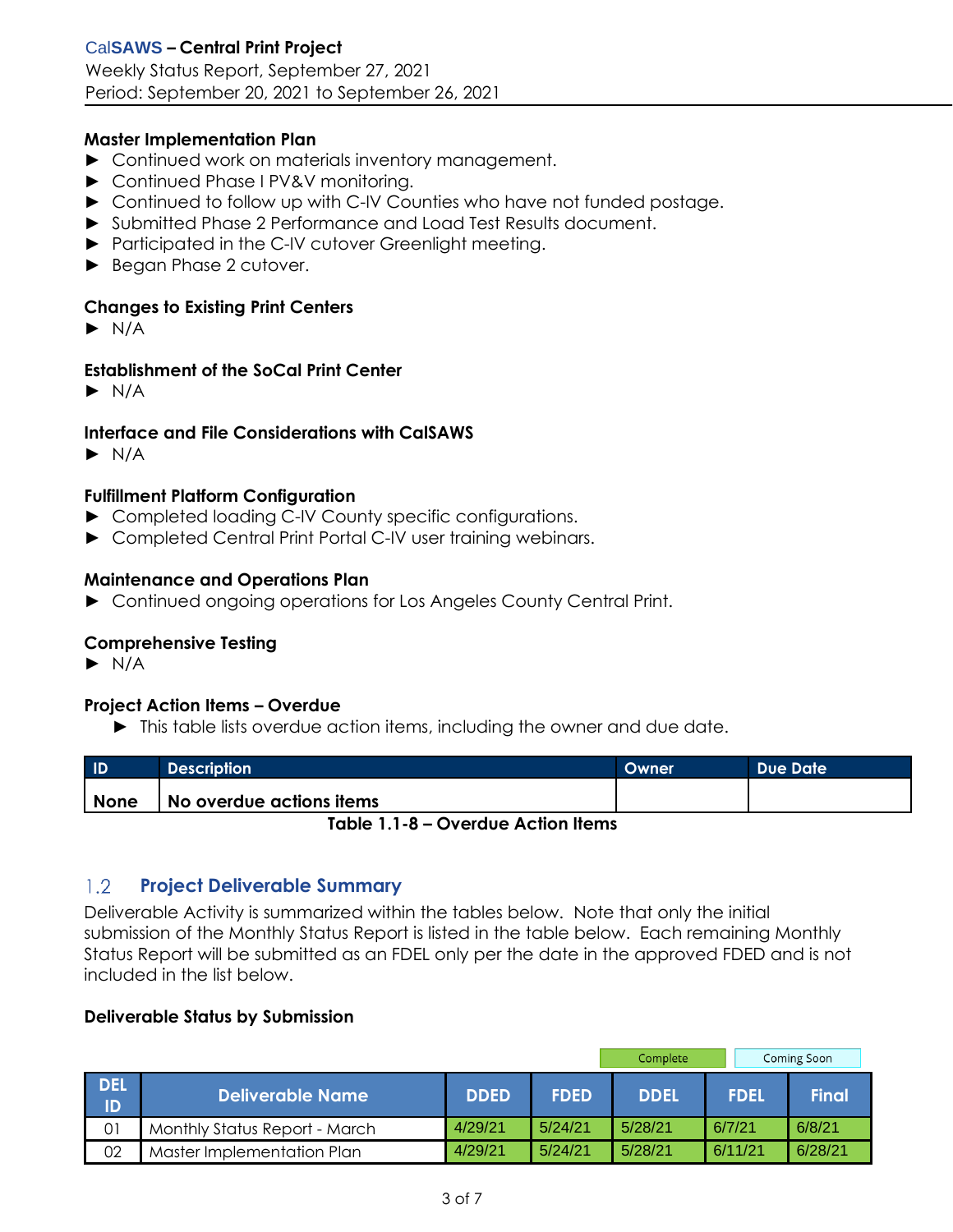Weekly Status Report, September 27, 2021 Period: September 20, 2021 to September 26, 2021

| I DEL<br>- ID | Deliverable Name                | <b>DDED</b> | <b>FDED</b> | <b>DDEL</b> | <b>FDEL</b> | <b>Final</b> |
|---------------|---------------------------------|-------------|-------------|-------------|-------------|--------------|
| 03            | Maintenance and Operations Plan | 4/29/21     | 5/24/21     | 6/10/21     | 6/23/21     | 7/6/21       |
| 04            | Final Acceptance Report         | 5/12/21     | 5/21/21     | 11/21/23    | 12/6/23     | 12/12/23     |

#### **Table 1.2-1 – Deliverable Status for Current Reporting Period**

#### **Overall Deliverable Status**

| DEL # | <b>DELIVERABLE NAME</b>               | <b>STATUS</b>    | <b>Next Deadline</b>                                                                                                                                                               |
|-------|---------------------------------------|------------------|------------------------------------------------------------------------------------------------------------------------------------------------------------------------------------|
| 01    | Monthly Status Report - March<br>2021 | <b>Completed</b> | <b>Each remaining Monthly Status</b><br>Report will be submitted as an FDEL<br>only per the date in the approved<br>FDED and are not listed here. Any<br>exceptions will be noted. |
| 02    | Master Implementation Plan            | Completed        | Received WAC approvals on 7/9/21.                                                                                                                                                  |
| 03    | Maintenance and Operations<br>Plan    | Completed        | Received WAC approvals on<br>7/9/2021.                                                                                                                                             |
| 04    | <b>Final Acceptance</b>               | On-track         | DDEL submission due 11/21/23                                                                                                                                                       |

**Table 1.2-2 – Upcoming Deliverable Deadlines**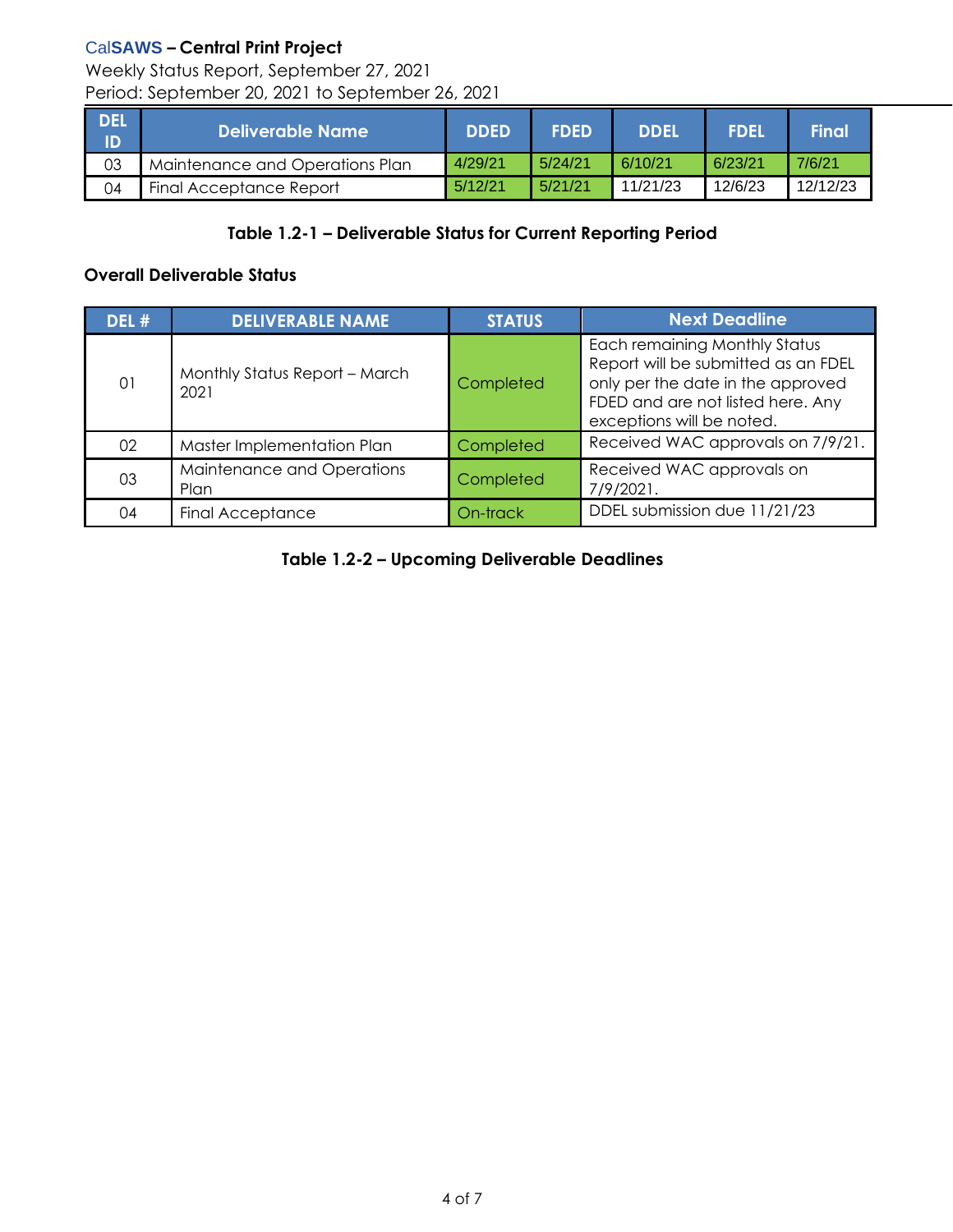## Weekly Status Report, September 27, 2021 Period: September 20, 2021 to September 26, 2021

## <span id="page-5-0"></span>**Project Risks and Issues**

| ID  | <b>Title</b>                                                                                | <b>Details</b>                                                                                                                                                                                                                                                                                                                                                                                                                                                                                                                                                                                                                                                 | <b>Status</b> | <b>Impact</b> | <b>Severity</b> | <b>Date</b><br><b>Logged</b> |
|-----|---------------------------------------------------------------------------------------------|----------------------------------------------------------------------------------------------------------------------------------------------------------------------------------------------------------------------------------------------------------------------------------------------------------------------------------------------------------------------------------------------------------------------------------------------------------------------------------------------------------------------------------------------------------------------------------------------------------------------------------------------------------------|---------------|---------------|-----------------|------------------------------|
| 242 | Central Print Insertion<br><b>Barcode Placement</b><br>& Margin Formatting<br>Inconsistency | Recommended clearance<br>for insertion bar codes is $\frac{1}{4}$<br>of white space around the<br>bar code. The white space<br>is designed to increase the<br>accuracy of the bar code<br>scan, reducing insertion<br>errors or stoppages. The<br>sample test file provided<br>included pages with no<br>clearance and on some<br>forms, the bar code was<br>overwritten by text or<br>borders. Obtaining the<br>recommended 1/4 inch of<br>white space would result in<br>changes to the CalSAWS<br>correspondence templates<br>and would not be feasible<br>prior to the planned go live<br>for Los Angeles (August<br>2021) and C-IV (September<br>$2021$ . | Closed        | 3             | Medium          | 4/9/21                       |

The following chart shows the number of risks currently open and previously closed, if applicable.



The following chart shows the number of issues currently open and previously closed, if applicable.

► Not applicable – No open or closed issues as of this status reporting period.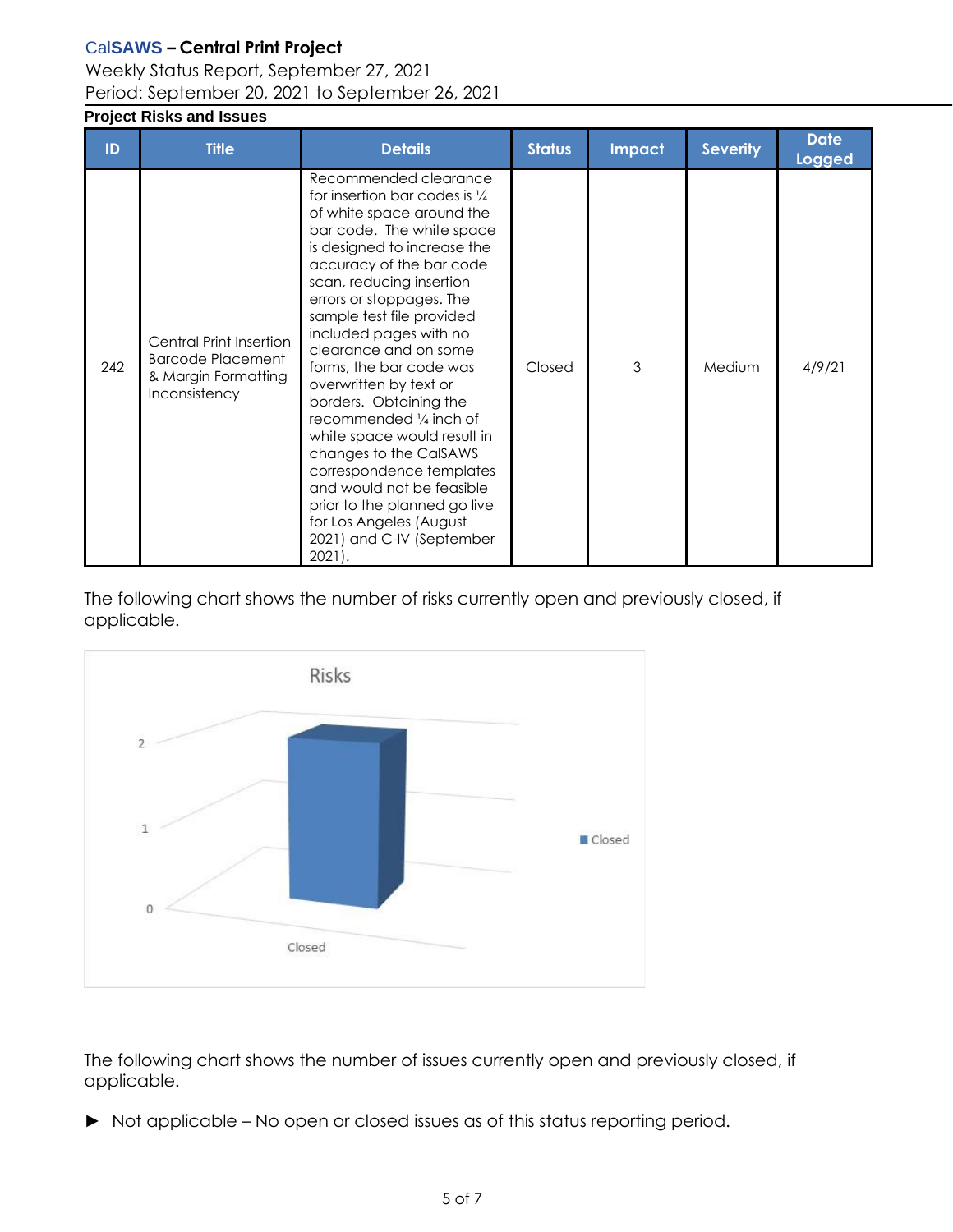Weekly Status Report, September 27, 2021 Period: September 20, 2021 to September 26, 2021

#### <span id="page-6-0"></span> $1.3$ **CRFI/CIT Communications Information**

The following table outlines CalSAWS Information Transmittals (CITs) sent for the reporting period.

There was one CalSAWS Information Transmittals (CITs).

| <b>CIT ID</b>       |                                  | <b>Subiect</b>                | Category       | <b>Distribution Date</b> |  |  |
|---------------------|----------------------------------|-------------------------------|----------------|--------------------------|--|--|
|                     | $\vert$ 0181-21   LA/C-IV County | Central Print Postage Process | Correspondence | 7/19/21                  |  |  |
| Table $1.4 - 1 - C$ |                                  |                               |                |                          |  |  |

There was one CalSAWS Requests for Information (CRFIs).

| <b>CRFI ID'</b> | lo             | Subject                      | <b>Distribution</b><br>Date' | <b>Status</b> | <b>Response Due</b><br>Date <b>I</b> |
|-----------------|----------------|------------------------------|------------------------------|---------------|--------------------------------------|
| $21 - 041$      | LA/C-IV County | Central Print Correspondence | 7/14/21                      | Open          | 7/23/21                              |

**Table 1.4-2 – CRFIs**

#### <span id="page-6-1"></span>**Activities for the Next Reporting Period**  $1.4$

#### **Project Management**

► Continue updates to project work plan.

#### **Requirements Verification**

 $\blacktriangleright$  N/A

#### **Master Implementation Plan**

- ► Continue work on materials inventory management.
- ► Determine submission date for the initial updates to the SSP.
- ► Complete Phase 1 PV&V monitoring.
- ► Begin Phase 2 PV&V monitoring.

#### **Changes to Existing Print Centers**

 $\blacktriangleright$  N/A

#### **Establishment of the SoCal Print Center**

 $\blacktriangleright$  N/A

#### **Interface and File Considerations with CalSAWS**

 $\blacktriangleright$  N/A

## **Fulfillment Platform Configuration**

 $\blacktriangleright$  N/A

## **Maintenance and Operations Plan**

- ► Continue ongoing operations for Los Angeles County Central Print.
- ► Begin ongoing operations for Phase 2 Central Print.